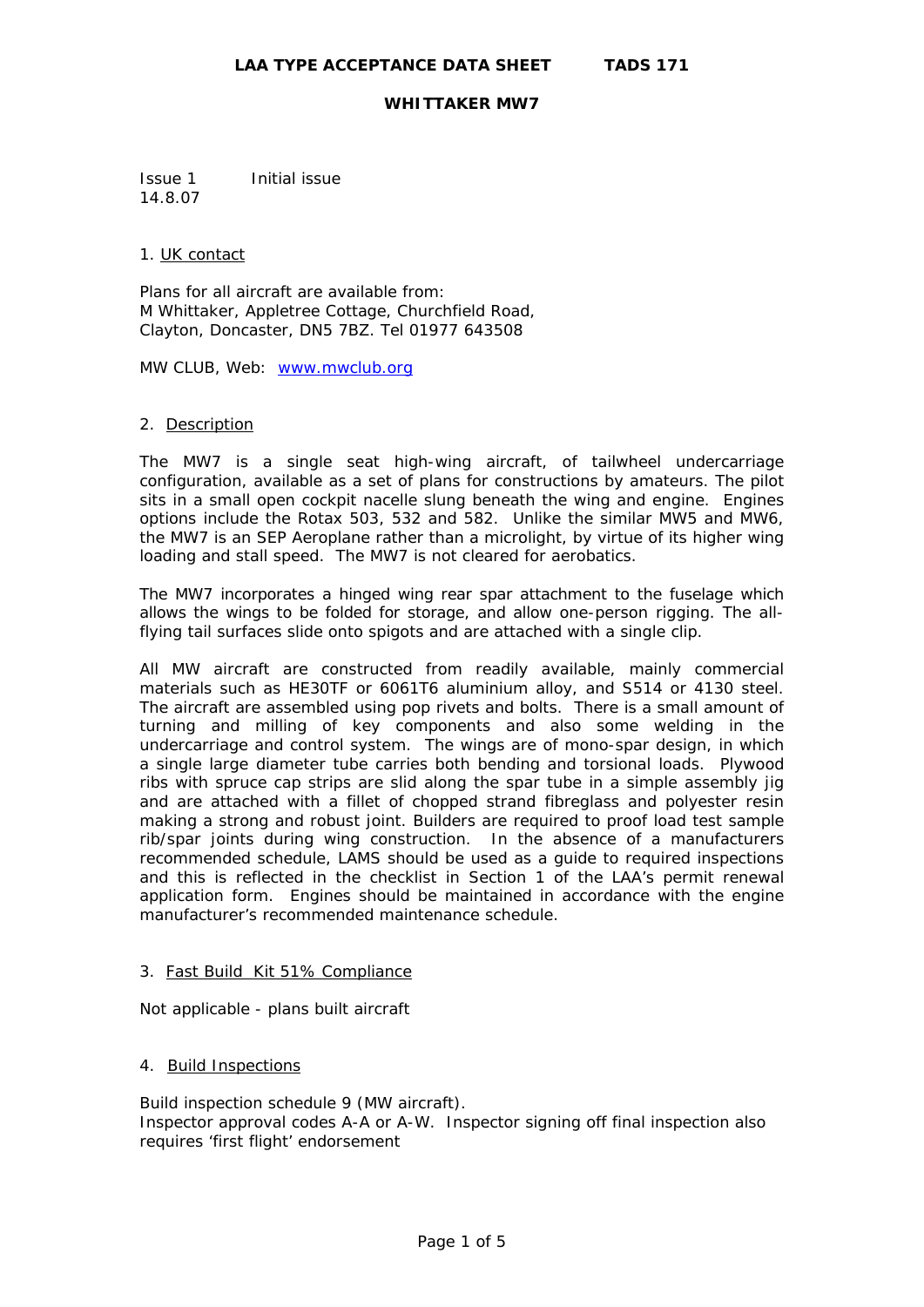### 5. Build Manual

Build information is provided by a set of drawings available from the designer, Mike Whittaker.

#### 6. Maintenance Manual

Nil. In the absence of a manufacturers recommended schedule, LAMS should be used as a guide to required inspections and this is reflected in the checklist in Section 1 of the LAA's permit renewal application form. Engines should be maintained in accordance with the engine manufacturer's recommended maintenance schedule.

#### 7. Flight Manual

None known. In the absence of a Flight Manual, briefing by a pilot experienced on type is strongly recommended. LAA inspector Eddie Clapham tel 01454 412094 is particularly experienced on MW type aircraft, having completed much of the development test flying and test flown many examples.

#### 8. Mandatory Permit Directives

None applicable specifically to this aircraft type, but note

MPD: 1998-019-R1 Flexible Fuel Tubing Applies to all permit aircraft

#### 9. LAA Mandatory Modifications

| 171/MWC/0001 | Tailwheel                       |
|--------------|---------------------------------|
| 171/MWC/0002 | Design update: issue B drawings |
| 171/MWC/0003 | Anti-balance tab                |
| 171/MWC/0004 | Wing/tail spar rib joints       |

Contact Mike Whittaker or MW Club for details if these are not supplied with your drawings

#### 10.Service Bulletins

- Nil known for airframe.
- For Rotax engines, there are many Rotax service bulletins dealing with a variety of important safety topics. Copies of the bulletins applicable to individual engines by engine serial can be downloaded directly from the Rotax website at [http://www.rotax-aircraft-engines.com](http://www.rotax-aircraft-engines.com/) More information is available on [www.skydrive.co.uk](http://www.skydrive.co.uk/)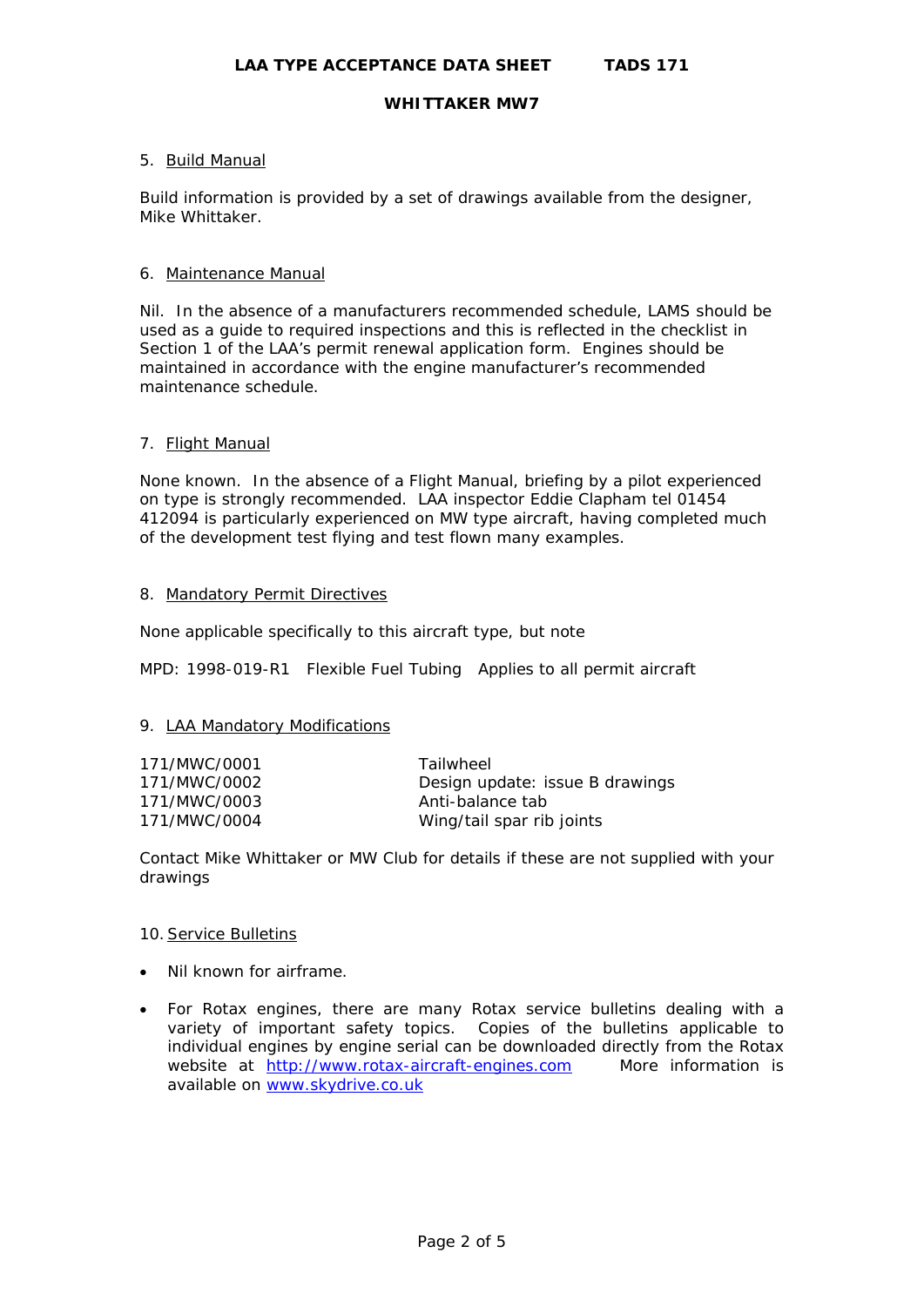## 11. Standard Options

171/MWC/0005 Under wing fuel tanks 171/MWC/0006 Steerable tailwheel 171/MWC/0007 Auxiliary fuel pump 171/MWC/0009 Wheels and axles

171/MWC/0008 Aluminium trailing edges

Details of the above are available via the designer or the MW Club.

## 12. Special Inspection Points

- Refer to Rotax installation manual and Rotax installation checklist (available from Skydrive and LAA) for details of Rotax installation requirements, as drawings of aircraft do not include comprehensive engine installation details.
- With fan-cooled Rotax engined versions, corrosion of fan belt pulleys must be avoided as this causes very rapid drive belt wear and has been a common source of in-flight drive belt failure, leading to engine seizure through overheating.
- As with other low-cost microlights, you may find MW aircraft stored in less than ideal conditions, in which case you should be particularly wary of corrosion, fabric damage, rodent attack etc. Maintenance of the airframe is otherwise typical of a fabric-covered wood and metal airframe. Watch out for corrosion of tubing and on any unprotected aluminium parts, and loosening of rivets. Be wary of any signs of loosening or detachment of the bonded joints between wing and tail ribs and spars. Pay particular attention to short-lifed items such as non-aeronautical fuel pipes, which will most likely need regular replacement.
- Many MW aircraft on the LAA fleet are over ten years old and are likely to be due for recovering - especially those which have been tied down outside, or those which have no proper UV blocker applied. Problems with premature loss of fabric strength were experienced on one MWs covered with 'Aerolene' a one time popular fabric for this sort of application. A 'Bettsometer' can be used to check the fabric strength whilst doing minimal damage.

#### 13. Operating Limitations and Placards

Maximum number of occupants authorised to be carried: One

The aircraft must be operated in compliance with the following operating limitations, which shall be displayed in the cockpit by means of placards or instrument markings:

#### Aerobatic Limitations

 Intentional spinning is prohibited Aerobatic manoeuvres are prohibited

Loading Limitations

 Maximum Total weight Authorised: 600 Lbs CG Range: 10.5 inches to 15.0 inches aft of datum. Datum Point is: leading edge of wing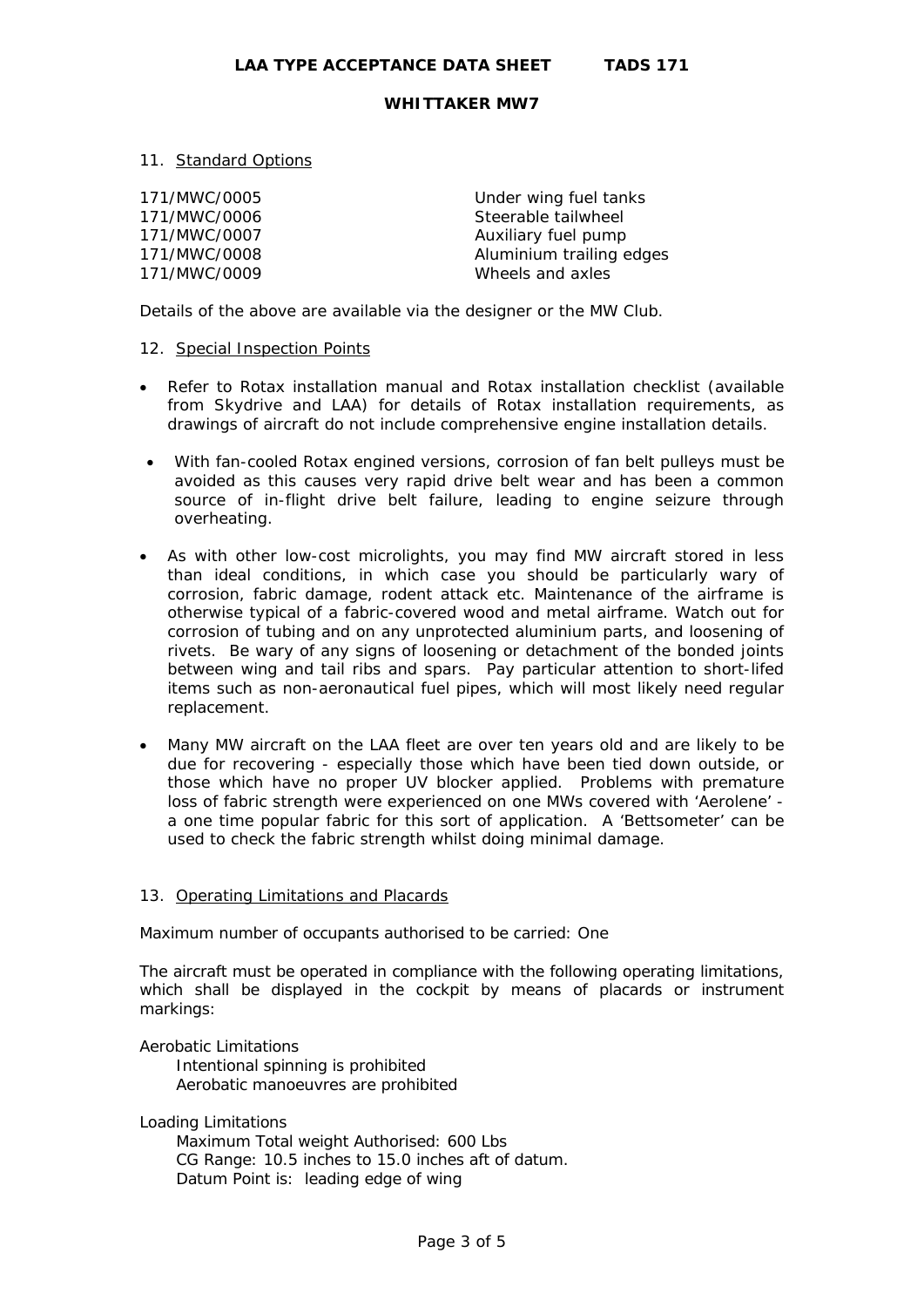Engine Limitations Maximum Engine RPM: 6800

Airspeed Limitations Maximum Indicated Airspeed: 100 KIAS

Other Limitations

 The aircraft shall be flown by day and under Visual Flight Rules only. Smoking in the aircraft is prohibited.

Additional Placard

"Occupant Warning - This Aircraft has not been Certificated to an International Requirement"

#### 14.Additional Engine Limitations/Placards

| With Rotax 503 engine: Max CHT: 250C (normal 180-220C) max difference 20C |  | Max EGT: 650C (normal 460-580C) max difference 25C |
|---------------------------------------------------------------------------|--|----------------------------------------------------|
| With Rotax 582 engine: Max CHT: 150C (normal 110-130C) max difference 10C |  | Max EGT: 650C (normal 500-620C) max difference 25C |

#### 15. Maximum Permitted Empty Weight

| Model | <b>Engine</b> | <u>Weight</u><br>Max Gross | <u>Weight</u><br>Max Empty |
|-------|---------------|----------------------------|----------------------------|
| MW7   | Rotax 503     | 600 Lbs                    | 430 Lbs with full fuel     |
| MW7   | Rotax 532     | 600 Lbs                    | 430 Lbs with full fuel     |
| MW7   | Rotax 582     | $600$ l bs                 | 430 Lbs with full fuel     |

#### 16. Special Test Flying Issues

If Rotax engine fitted, Rotax two-stroke flight test schedule to be completed.

In the absence of a Flight Manual, briefing by a pilot experienced on type is strongly recommended. LAA inspector Eddie Clapham tel 01454 412094 is particularly experienced on MW type aircraft, having completed much of the development test flying and test flown many examples.

With low-mounted fuel tank and high-mounted engine, the fuel pump on these aircraft has to raise the fuel through a considerable height and this can lead to fuel starvation or vapour-lock problems if the fuel system is not operating at maximum efficiency. Problems can be minimised by close attention to avoiding air-leaks in fuel pipe and pipe connections, cleanliness of filters, minimising restrictions to fuel flow and proper maintenance of pulse pump and pulse pump vacuum line.

Due to the lack of fixed fin or keel area on these aircraft, directional stability is low and care is required to maintain balanced flight at all times.